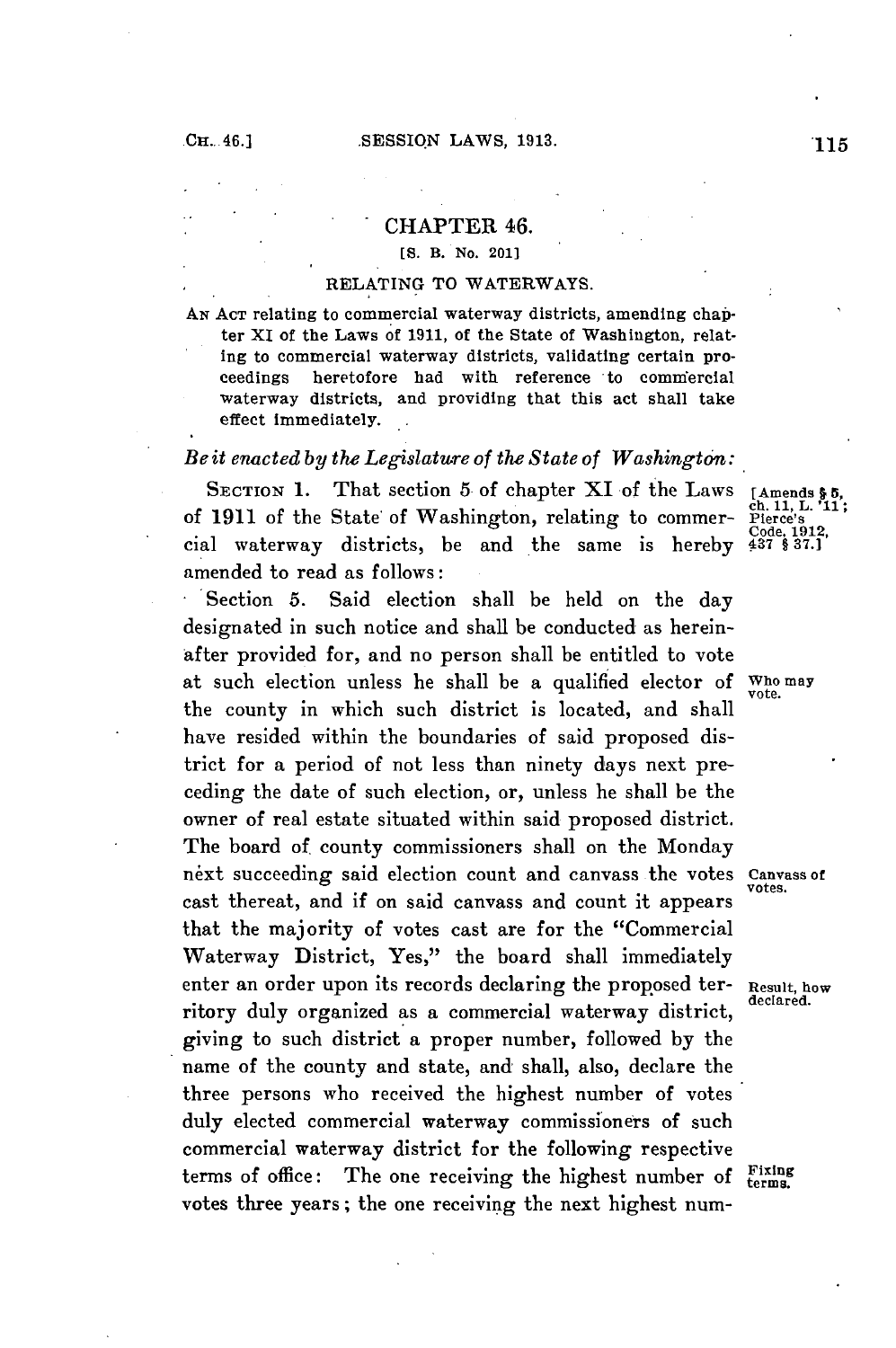ber of votes, two years; and the third member one year. Said commissioners so elected shall hold office for said respective terms and until their successors are elected and qualified. Said board shall cause a copy of the order Order filed entered of record duly signed to be filed in the office of tary of the secretary of state and from and after the date of **tary of** the secretary of state, and from and after the date of **State.** such filing said organization shall be deemed complete, and the members of said board of commissioners so chosen at such election, before entering upon the discharge of their duties shall qualify as county commissioners are required to qualify, and to enter into a bond payable to the State of Washington for the benefit of said district with two or more sureties in the penal sum of not less than **Bond of** one thousand **(\$1,000)** dollars nor more than five thousand **(\$5,000)** dollars, conditioned for the faithful performance of their duties as commercial waterway commissioners, to be approved **by** the board of county commissioners and to be filed with the county clerk of the county in which said district is situated. The members of each successive board of commercial waterway commissioners, whether elected or appointed, shall before entering upon their duties take an oath and enter into a bond, as herein provided, and after being approved **by** the board of county commissioners shall be filed in the office of the county clerk of the county in which said district is situated.

> SEc. 2. That section **6** of said chapter XI be and the same is hereby amended to read as follows:

Section 6. A general election for the election of one member of said board of commercial waterway commis-**General** sioners for such district shall be held upon the first Tues- **election.** day after the first Monday in December of each year after the year in which said district shall have been established and organized, and the term of office of the persons elected thereat shall begin the second Monday of the following January: *Provided,* That in case of districts heretofore **Entire** organized an entire board of commissioners shall be elected at the first election to be held hereunder, whose terms of office shall be one, two and three years respectively from

**commissioner.**

**IAmends § 6,<br>ch. 11, L.'11;**<br>Pierce's<br>Code. 1912,<br>437 § 39.]

board<br>elected, whe**n.**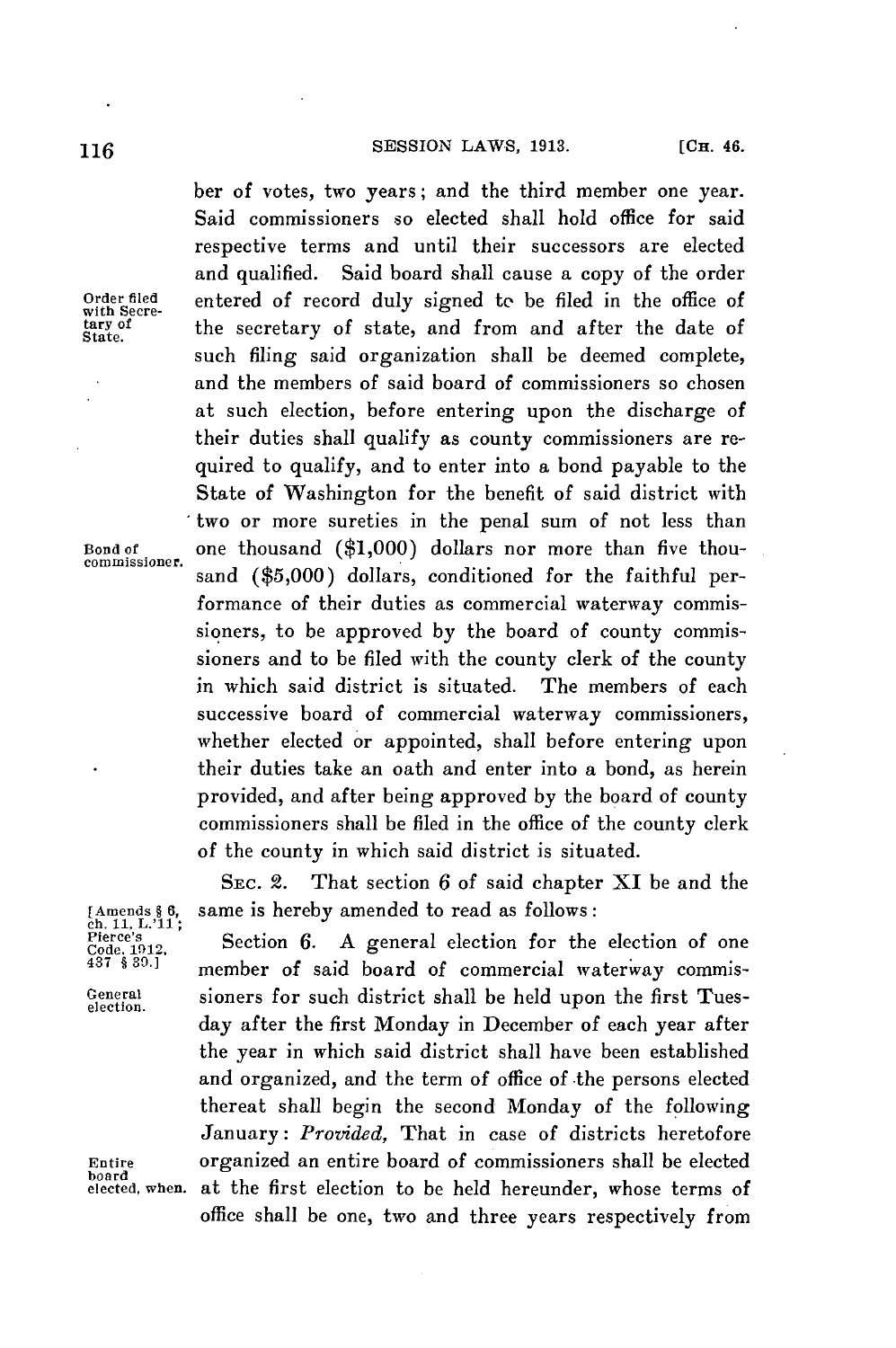said second Monday in January following, in accordance with the respective number of votes received **by** said three persons as provided in section **5** for original elections. Said elections shall be held in accordance with the school **School law** laws of the State of Washington. No official ballot shall be required at the first or any subsequent election, and the law known as the direct primary law of this state shall **Primary law** have no application to the election held under this act, and the expense thereof shall be defrayed **by** said district, and the judges, clerks, and inspectors of said election shall each receive as compensation for the services rendered at Salaries of such election the sum of three (\$3.00) dollars per day: *Provided,* That at least thirty days' notice immediately preceding any such general election shall be given thereof **Notice of election. by** the board of commissioners of such commercial waterway district **by** posting the same in four public places within the said district. Said notice shall designate the voting places and contain the names of two electors of said district for each of said voting places as judges of said election, and the name of one elector of said district, for each of said voting places as inspector thereof, the same to be chosen **by** said board of commissioners. Said board of **Canvass** commissioners shall act as a canvassing board to canvass the votes of each election, and they shall meet the day following such election and canvass said votes and declare the result thereof and issue certificates of election.

SEC. 3. That section 10 of said chapter XI be and the  $\frac{\text{[Ameads § 10,}}{\text{ch. 11, L. '11}}$ ;<br>same is hereby amended so as to read as follows:  $\frac{\text{[Code,1912,}}{\text{Code,1912,}}$ <br> $\frac{437 \text{ § 47.1}}{471}$ 

Section 10. Said board of commercial waterway commissioners hereinbefore provided for shall have the exclu- **Dnuty of** sive charge of the construction and maintenance of all commercial waterways or commercial waterway systems which may be constructed within the said district, and shall **be** the executive officers thereof, with full power to bind said district **by** their acts in the performance of their duties as provided **by** law. In case of vacancy or vacancies **Vacancies** occurring in said board **by** the death, failure to elect, failure to qualify, resignation, such vacancy or vacancies

**not to apply.**

**commis-**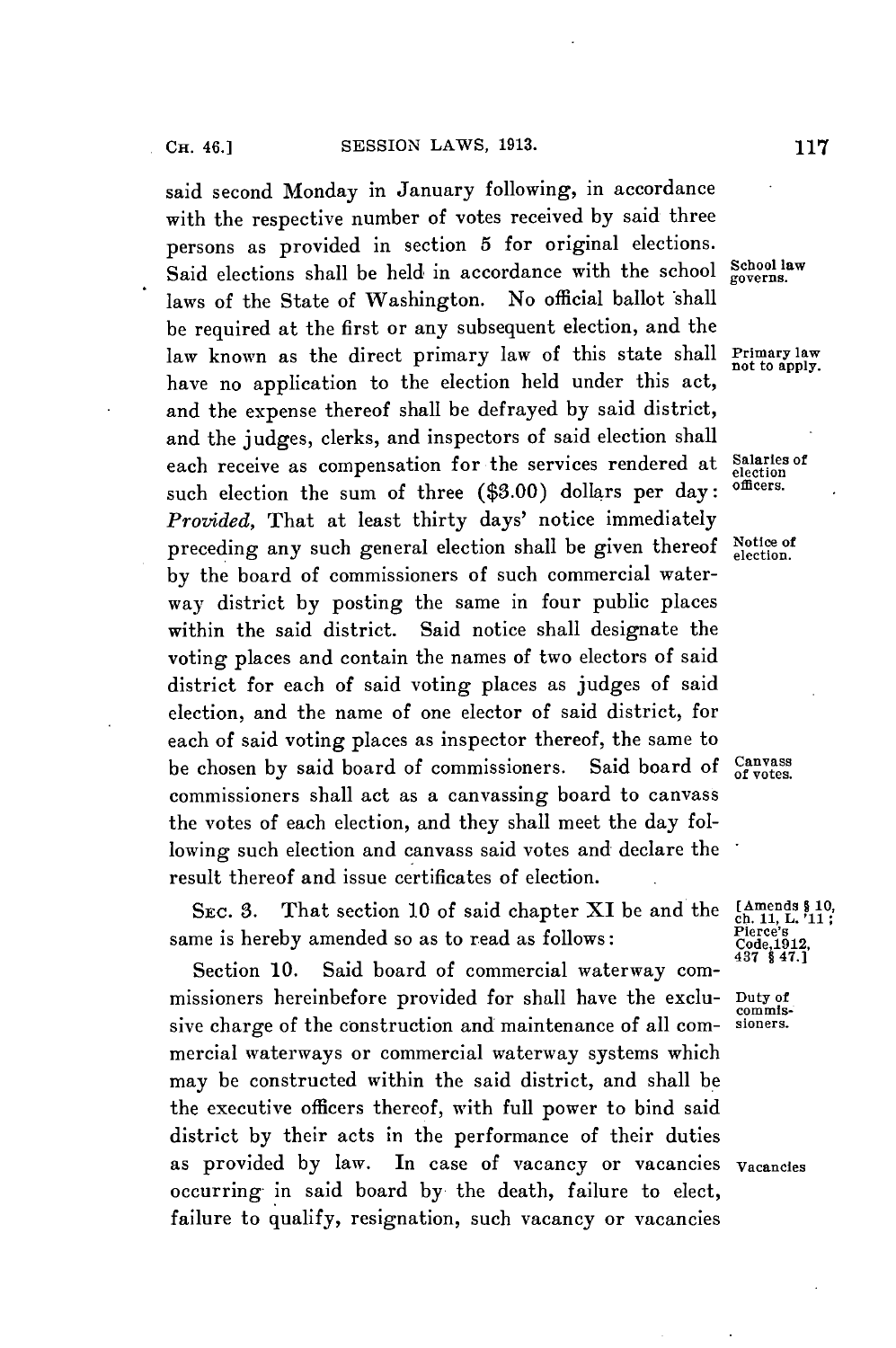# **118 SESSION LAWS, 1913. 1218 CH. 46.**

shall be filled at once from the freeholders and qualified electors of said district **by** the judge of the superior court of said county, and said appointee shall serve until the **Superior** next annual election and until his successor is elected and qualified: *Provided*, That in counties where there may be more than one superior judge, the judge eldest in age shall make such appointment.

**SEC.** 4. That section **28** of said chapter **XI** be and the [Amends<br>§ 28, ch. 11, same is hereby amended to read as follows:<br>*L*<sub>i</sub>-11; **example 11** Section 28. Upon the entry of the jud

**Section 28.** Upon the entry of the judgment, the clerk **<sup>431</sup>**1 **83.1** of said court shall immediately prepare a transcript which shall contain a list of the names of all persons and corporations benefited **by** said improvement and the amount of benefit derived **by** each, respectively, and shall duly **Transcript** certify the same, together with a list of the lands benefited **to be filed.** by such improvement belonging to each person and corporation, and shall file the same with the auditor of the county for convenience of reference; and from and after the entry of such judgment in the office of the clerk of the court in which the same is rendered, all the lands included in the list of lands benefited **by** such improvement shall Property stand charged with the entire cost and expense of said<br>benefited improvement and the other costs expenses and charges charged improvement and the other costs, expenses and charges<br>with costs<br>of improve-<br>and for by this act, not creased in with perpect to **fien.prove-** provided for **by** this act, not exceeding with respect to any lot or tract of land (so far as concerns the original cost) the maximum amount stated or declared in such judgment to be the maximum amount of benefits to be derived **by** such lot or tract of land or the owners thereof, and all such lands shall thereafter be subject to the assessments to be levied **by** the board of commissioners for said purposes, which assessments shall be levied pro rata in proportion to the maximum amount of benefits as to each lot or tract of land as stated or declared in such judgment. **All** assessments shall be levied from time to time **by** the board of commissioners **by** written notice to be addressed to and served on the county assessor of the county, which notice shall be so served on the county assessor on or before the first day of November in each

**judge to**

**Code, 1912,**

of **Judgment**<br>to be filed.

**Assessments,**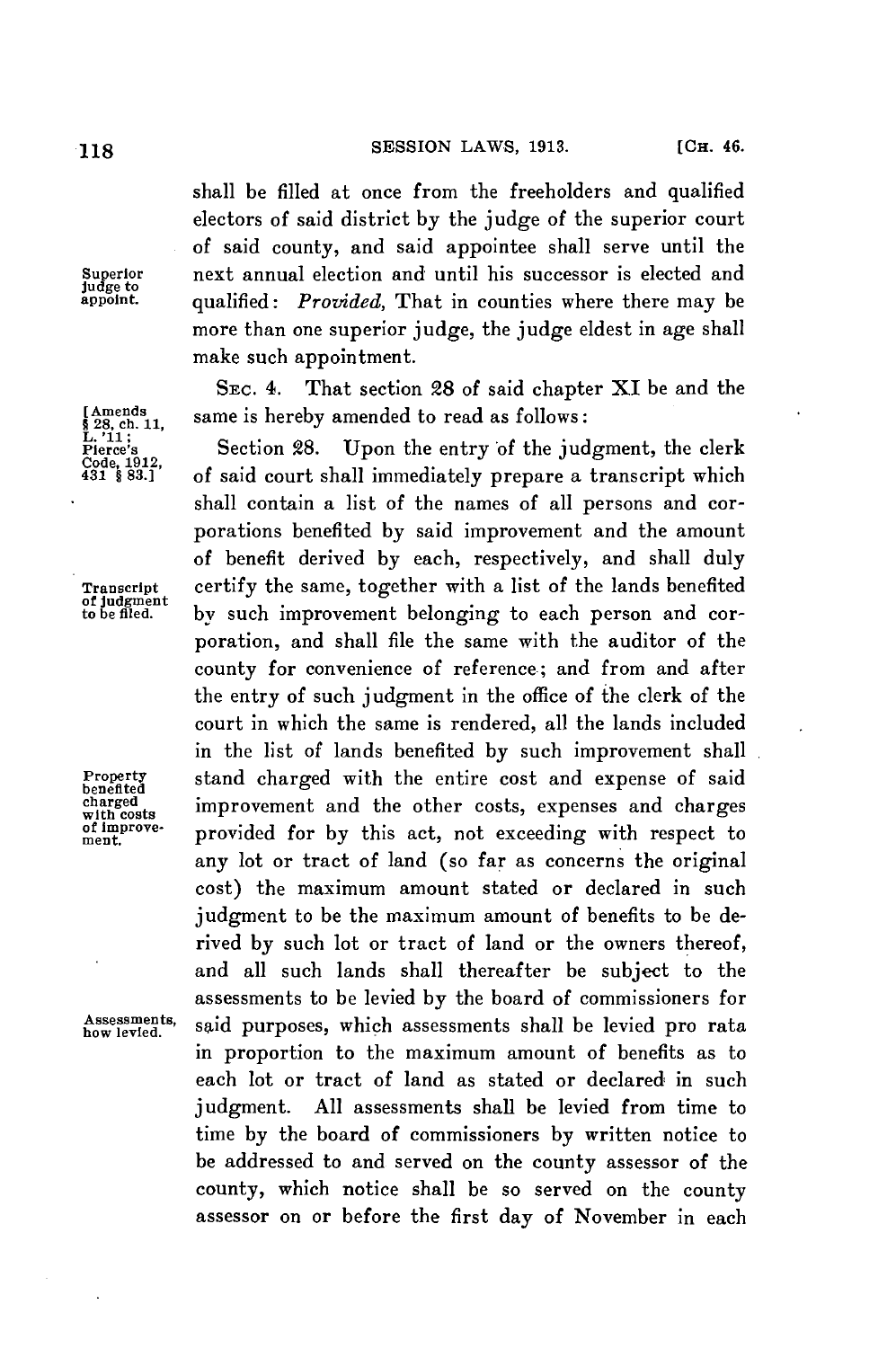year, or as soon thereafter as practicable, and such assessments shall be levied against and apportioned to the lands in such district benefited **by** said improvement in proportion to the maximum benefits originally determined **by** the judgment of the court and such assessments shall fall due Assessments during the then ensuing calendar year at the time of the **general taxes.** falling due of general taxes, and the amount so designated shall be added **by** the county assessor to the general taxes of each person or corporation, and to the general taxes against each lot or tract of land or other property, according to such notice, and the several amounts thereof shall be placed- upon the general tax rolls in the office of the county assessor and shall be deemed for all purposes **a** part of the general taxes, and shall constitute liens against each such lot or tract of land **of** equal rank with state, county and city taxes and shall have the same priority over all other liens as state, county and city taxes have, and shall be subject to the same interest and penalties in case of delinquency as in case of general taxes, and for all purposes of delinquency, certificates of delinquency, foreclosure and other proceedings leading up to final payment, enforcement and collection, such assessments shall be deemed a part of the general taxes as aforesaid. The Limit on amount of the assessment levied **by** the commissioners during any one year shall not exceed twenty-five per cent. of the amount estimated **by** the board of commissioners to be necessary to pay the costs of the proceedings and the establishment of said district and waterway system, and the cost of construction of said work: *Provided,* That this limitation shall not apply to assessments levied to pay the principal or interest of any bonds issued under authority of this act, or levied for maintenance charges as provided by section 33: And provided further, That where the amount realized from the original assessment shall not prove sufficient to complete the original plans and specifications of any waterway system, alterations, extensions or changes therein for which the said original assessment was

made, the board of commissioners of said district shall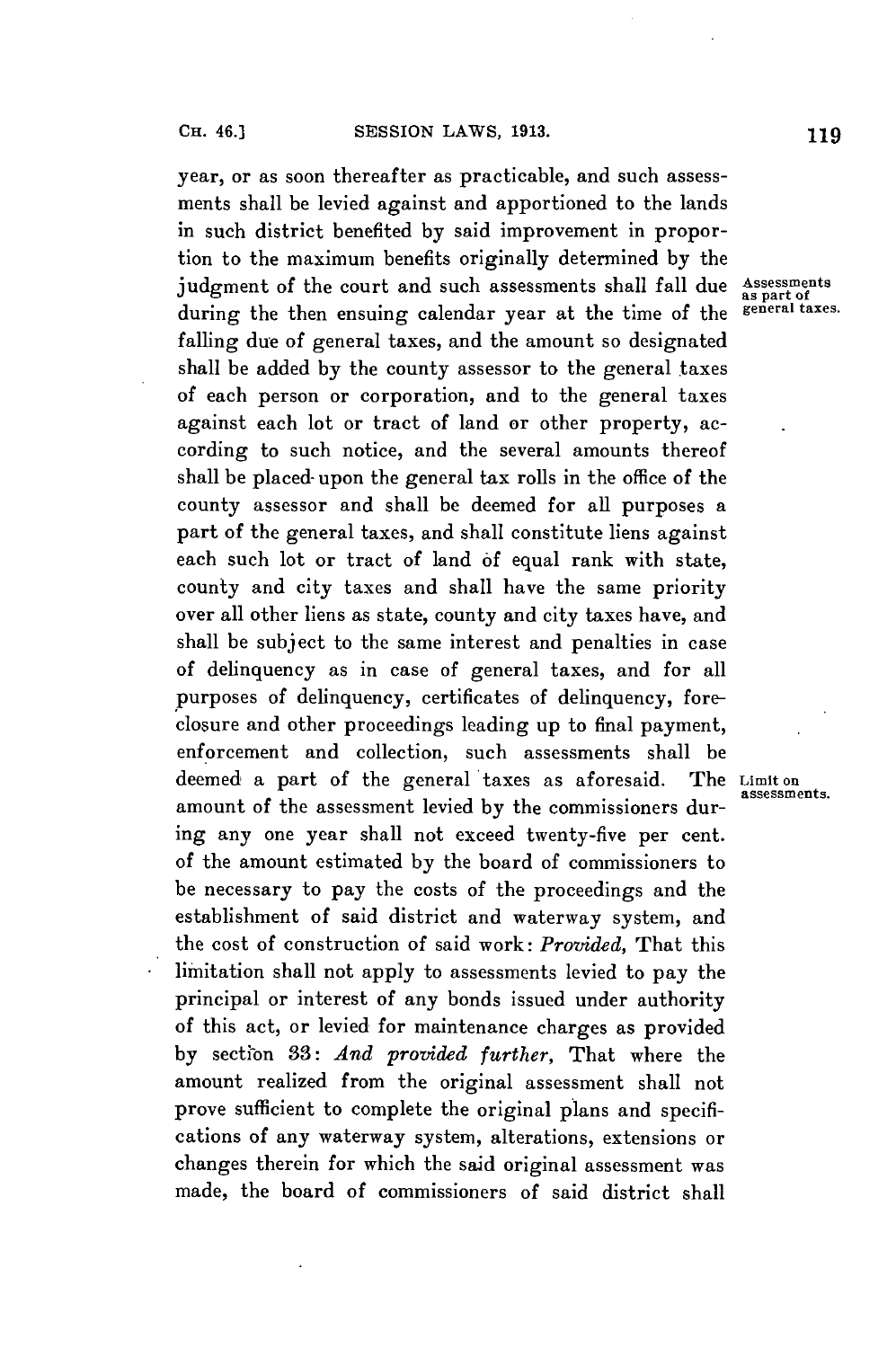## 120 **SESSION** LAWS, **1913. [CH.** 46.

 $\circ$ 

Additional make such further assessment as may be necessary to com-<br>
assessments authorized. plete said system according to the original plans and specifications, which assessment shall be made and collected in the manner provided herein for the original assessment. This amendment shall not be construed to impair or prejudice any proceedings had or taken **by** any commercial waterway district prior to this amendment under the act hereby amended or any other act relating to commercial waterway districts, but all such proceedings may be continued and carried out under the provisions of this act as hereby amended the same as if originally commenced under the provisions of this act as hereby amended. **All** proceedings, acts and things which may heretofore have been had or done or attempted to be had or done under the This act does<br>not affect  $\mathbf{r}$  provisions of the act hereby amended or any other act of<br>proceeding  $\mathbf{r}$  is logiclature relating to characterial retains in the line proceeding the legislature relating to commercial waterways shall stready be considered and deemed a full compliance with the provisions of this amendatory act with reference thereto. And in all cases where any county assessor has prior to this amendment entered upon any county tax rolls **by** direction of the board of commissioners of any such district an assessment ordered **by** them and made pro rata in proportion to the several amounts fixed in any such court judgment as the respective maximum amounts of benefits to be derived **by** each lot or tract of land, notwithstanding validation, that the provisions of this section or of the other sections of the act of which this act is amendatory have not been strictly pursued, nevertheless the said entries upon said tax rolls be and the same are hereby validated and confirmed and given the same affect in all respects as if the said amounts had been entered upon such tax rolls strictly in accordance with the provisions of the law then existing, and all such assessments shall be treated as if levied under the provisions of said act as hereby amended.

[Amends Sec. 5. That section 30 of said chapter XI be and the  $\frac{1}{k}$ . '11;<br>  $\frac{1}{k}$ ; '11; same is hereby amended to read as follows:<br>  $\frac{1}{k}$ ;  $\frac{1}{k}$ ;  $\frac{1}{k}$ ; same is hereby amended to read as follows:<br>  $\frac{1}{$ 

Locade. 1912,<br>437<sup>8</sup>87.] **Section 30.** After the filing of said transcript said commissioners of such waterway district shall proceed at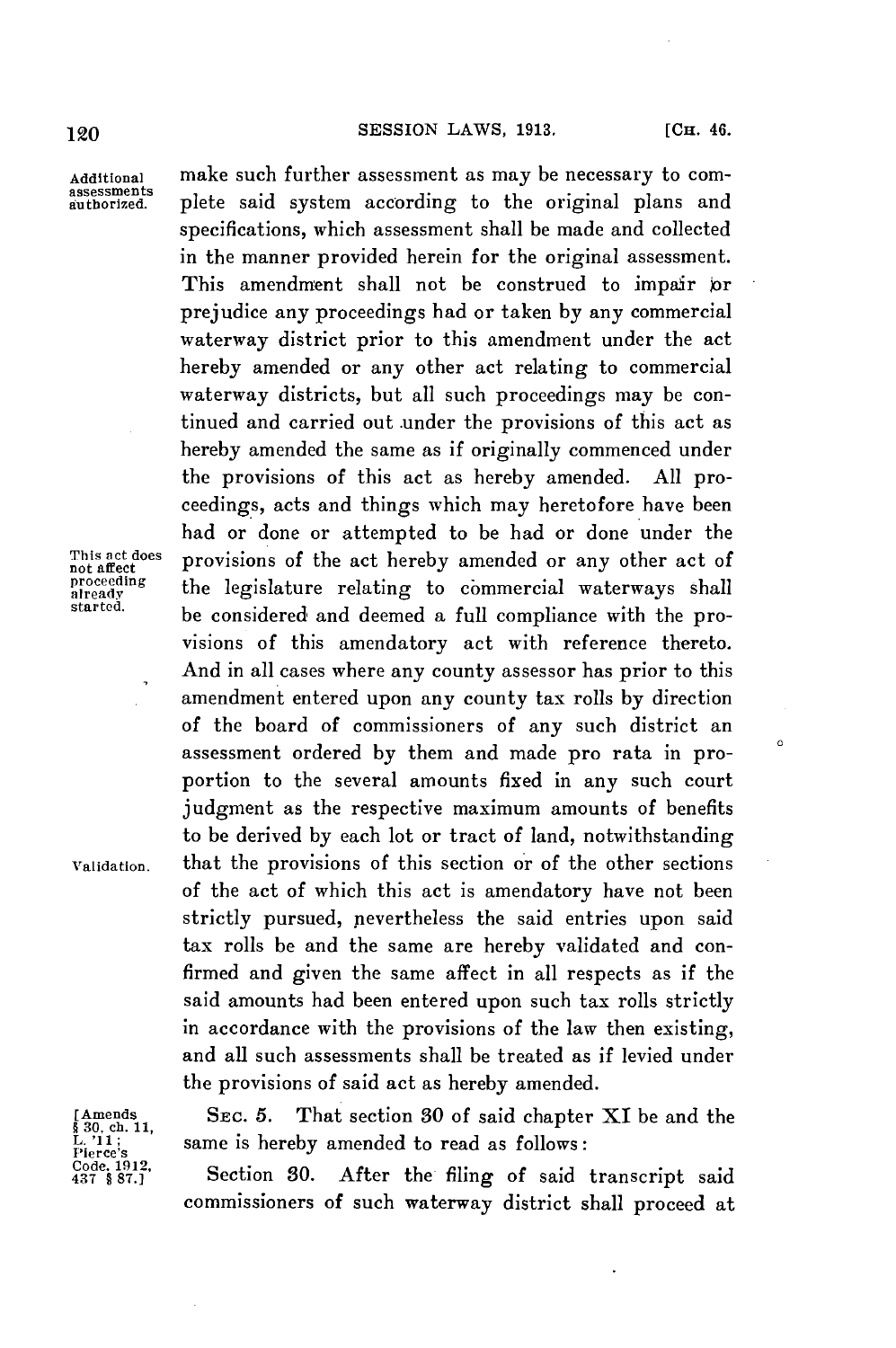once in the construction of said improvement, and in carrying on said construction or any extensions thereof, they shall have full charge and management thereof, shall have the power to employ such assistance as they may deem necessary and purchase all material and employ all labor commisthat may be necessary in the construction and carrying on of the work of said improvement; and shall have power to let the whole or any portion of said work to any responsible contractor which said contract shall be let to the **Bids for** lowest responsible bidder after advertising for bids for such work in two successive issues of some weekly newspaper printed and published in such county, and shall in such case enter into all necessary agreements with such contractor that may be necessary in the premises: *Provided,* That the commissioners of said commercial waterway district may sell or otherwise dispose of all excavating **May sell dirt.** material of every kind in such manner and upon such terms and conditions as in their discretion they may deem advisable and for the best interest of such commercial waterway district without any notice or other formalities or proceedings whatever. The proceeds of any sales of such excavated material are to be used for the benefit of such commercial waterway district and the payment of any expense connected with the cost of construction or maintenance thereof: *Provided further,* That in case the whole or any portion of said improvement is let to any contractor said commissioners shall require said contractor **Bond of** to give a bond in double the amount of the contract price of the whole or of such portion of said work covered **by** said contract, with two or more sureties to be approved **by** the board of commissioners of said waterway district and running to said district as obligee therein, conditioned for the faithful and accurate performance of said contract **by** said contractor, his executors, administrators or assigns, according to the terms and conditions of said agreement, and shall cause said contractor to enter into a further or additional bond in the same amount, with two or more good **Additional bond.** and sufficient sureties to be approved by said board of

sioners'<br>powers.

**work.**

**contractor.**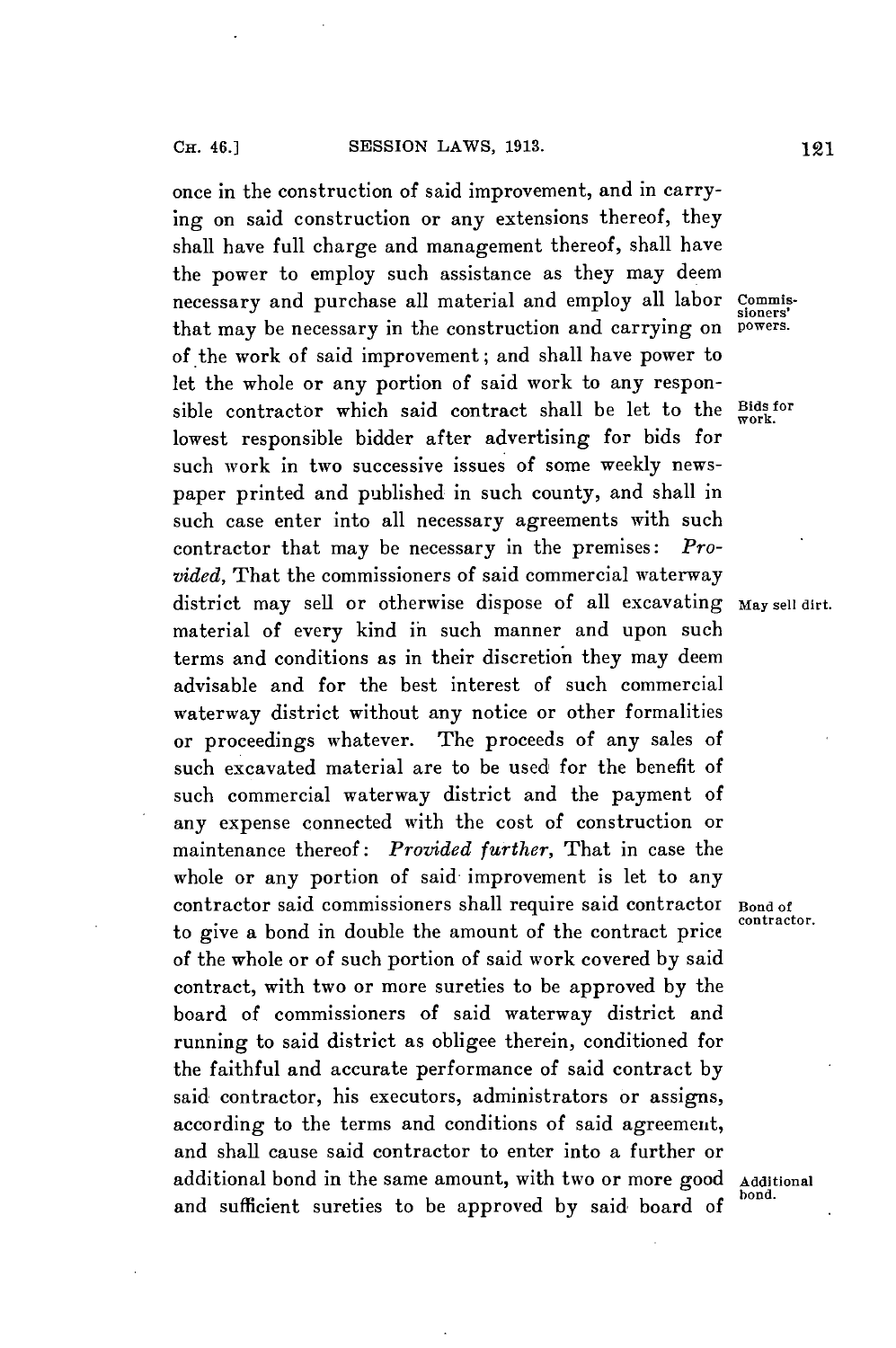**122 CH. CH. CH. CH. CH. CH. CH. CH. CH. CH. CH. CH. CH. CH. CH. CH. CH. CH. CH. CH. CH. CH. CH. CH. CH. CH. CH. CH. CH. CH. CH. CH. CH. CH. CH. CH.**

commissioners of said waterway districts in the name of said district as obligee therein, conditioned that said contractor, his executors, administrators or assigns, or subcontractor, his executors, administrators or assigns, performing the whole or any portion of said work under contract of said original contractor, shall pay or cause to be paid all just claims for all persons performing labor or rendering services in the construction of said work, or furnishing materials, merchandise or provisions of any kind or character used **by** said contractor or subcontractor, or any employee thereof in the construction of said improvement: *Provided further,* That no sureties on said last mentioned bond shall be liable thereon unless the persons or corporation performing said labor and furnishing said materials, goods, wares, merchandise and provisions, **Claims** shall, within ninety days after the completion of said im- **against** provement file their claim, duly verified, that the amount is just and due and remains unpaid, with the board of commissioners of said waterway district.

**[Amends** same is hereby amended to read as follows: **§34, ch. 11, S** 34, ch. 11,<br>L. '11;<br>Pierce's

**Pierce's** Section 34. The board of commissioners of such dis- **Code. 1912** trict shall elect one of their number chairman and one **Officers of** secretary, and shall keep minutes of all their proceedings, **commission.** and may issue warrants of such district in payment of all claims of indebtedness against such district; such war-**Warrants.** rants shall be in form and substance the same as county warrants, or as near the same as may be practicable, and **interest.** shall draw interest at a rate to be fixed **by** said board, from the date of their presentation to the treasurer for payment, as hereinafter provided, and shall be signed **by** the chairman and attested **by** the secretary of said board: *Provided,* That no warrants shall be issued **by** said board of commissioners in payment of any indebtedness of such district for less than the face or par value.

**SEC. 6.** That section 34 of said chapter XI be and the

**[Amends §35, SEC. 7.** That section **35** of said chapter XI be and the ch. 11, L.<br>'11; Pierce's same is hereby amended to read as follows:<br>Code, 1912, Section 35. At any time after the entry

Section 35. At any time after the entry of a judgment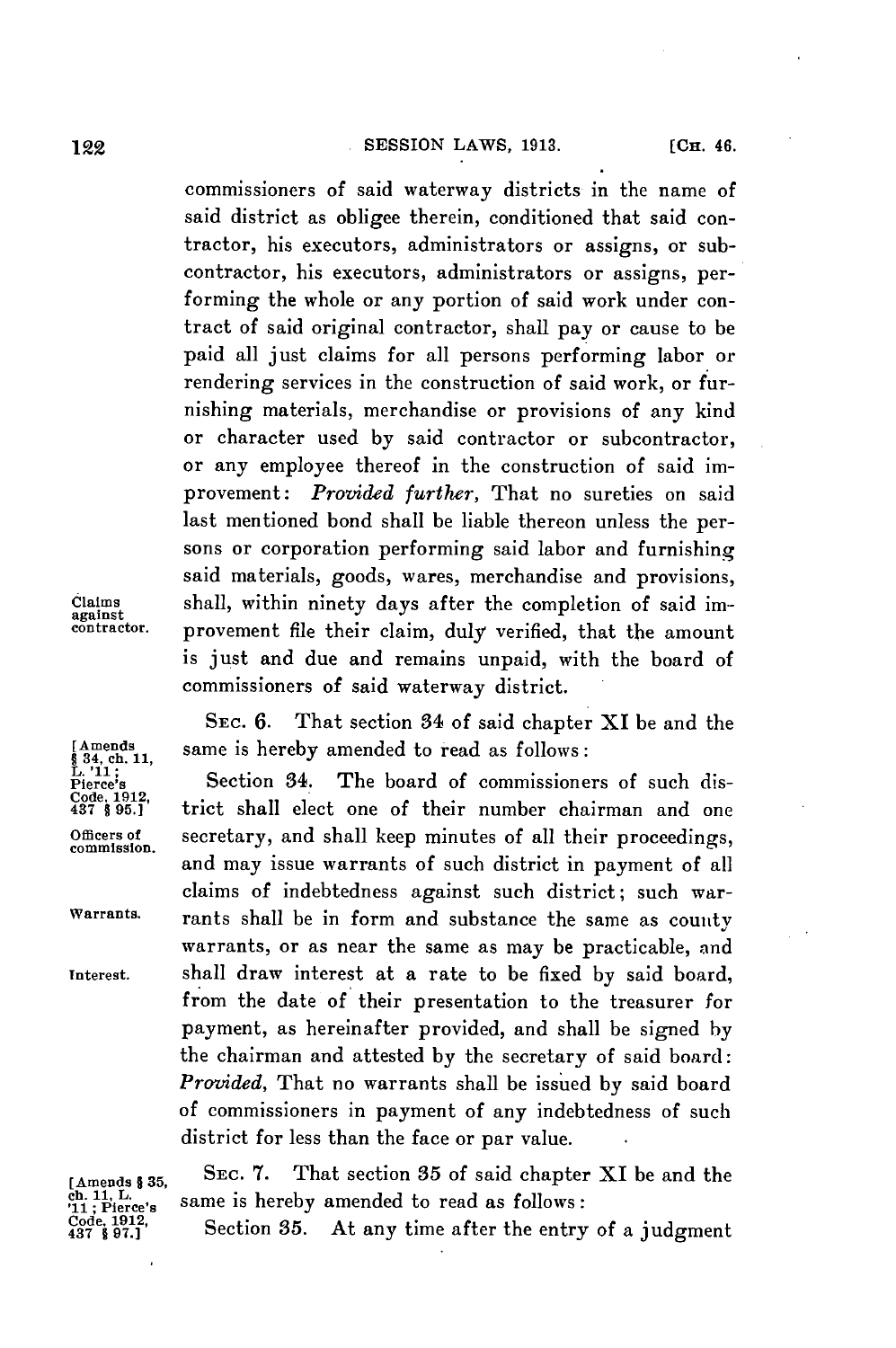in a proceedings brought under the foregoing provisions of this act, the board of commissioners of such waterway district may issue bonds as hereinafter provided for all or any part of the total amount of the cost of construction Bonds. of said improvement, together with the cost of the establishment of the district and any and all other expenses of every kind connected with the completion of such waterway system, including the damages assessed and compensation made to land owners for right of way and the expenses and costs of the entire proceedings, and the purpose of issuing such bonds may embrace, in whole or in part, the funding of any outstanding warrants or obligations of such district. In case such bonds are issued there is **Property pledged to** hereby appropriated and pledged for the payment thereof **pay bonds.** a sufficient amount of all the maximum benefits stated or declared, or to be stated or declared, **by** the judgment of the court against all the lands benefited and to be benefited **by** the improvement within such district and there is hereby appropriated and pledged for such payment a sufficient amount of all sums charged against such lands and the assessments therefor as will be sufficient to pay all such bonds as the same or any part thereof become due; and while any such bonds shall be outstanding the board of commissioners shall at no time levy any assessments for any purpose, other than their payment, which shall so far impair the fund to be realized from the collection of all the assessments as to jeopardize the payment of such bonds or to reduce such fund below the point where there will be ample amounts still levyable to provide for the payment thereof. The bonds hereby authorized shall not be Sold for par. sold for less than their par value. **All** bonds and warrants issued under the authority of this act shall be legal securities which may be used **by** any bank or trust company for deposit with the state treasurer, or any county or city Municipal treasurer as security for deposits in lieu of a surety bond under any law relating to deposits of public moneys. When the county treasurer shall have on hand money of such district available for the payment of the warrants of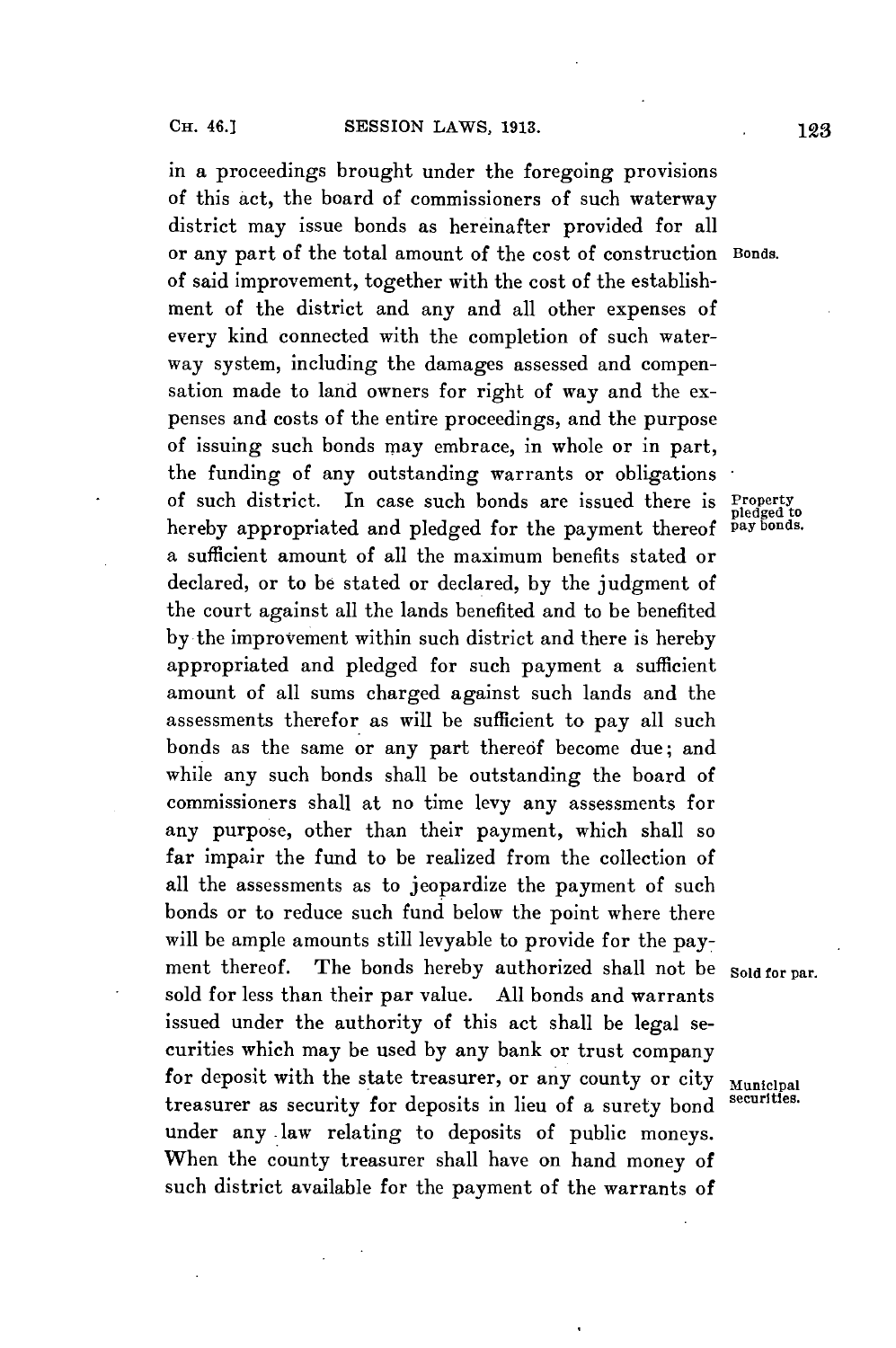such district, he shall call such warrants in the same manner and under the same conditions as county warrants.

SEc. **8.** That section **86** of said chapter XI be and the [Amends § 36 same is hereby amended to read as follows:<br> **ch.** 11, L.<sup>1</sup>11;<br> **Plerce's** 

pierce's **chains**<br>Code, 1912,<br>437, 899.1<br>437, 899.1 **unwards** consecutively and be in denominations of not **Code, 1912,** <sup>437</sup>**§ 99.1** upwards, consecutively, and be in denominations of not less than one hundred **(\$100)** dollars, nor more than one thousand **(\$1,000)** dollars. They shall bear the date of **EXECUTE: CONSANG (51,000)** dollars. Incy shall bear the date of<br>
<u>Denomination</u> issue, shall be made payable to the bearer in not more than ten **(10)** years nor less than five **(5)** years from the date **Time.** of their issue, and bear interest at a rate not exceeding seven per cent per annum, payable semi-annually, with **Coupons.** coupons attached for each interest payment. The bonds and each coupon shall be signed **by** the chairman of the board of waterway commissioners, and shall be attested **by** the secretary of the board, and the seal of such district shall be affixed to each bond, but not to the coupons: *Provided, hbwever,* That said coupons in lieu of being so signed may have printed thereon a facsimile of the signatures of such officers.

**SEc. 9.** That section **88** of said chapter XI be and the **[Amends § 38,** same is hereby amended to read as follows:

Section 38. Beginning five years before said bonds **437 § 103.]** shall become due, the commissioners of such commercial waterway district issuing them are hereby authorized and required to levy four annual assessments each equal to **Sinking** twenty-five per cent. of the total amount necessary to **fund.** liquidate said bonds at maturity; such assessments shall **be** collected **by** the county treasurer and kept as a separate fund for the sole purpose of liquidating said bonds in accordance with the provisions **of** the following section.

> SEC. **10.** That section **39** of said chapter **XI** be and the same is hereby amended to read as follows:

> **Section 39.** It shall be the duty of the treasurer in any county in which there may be a district issuing bonds under the provisions of this chapter to call in for payment on each interest day on and after five years from the

Pierce's<br>Code, 1912,<br>437 § 103.]

- 
-